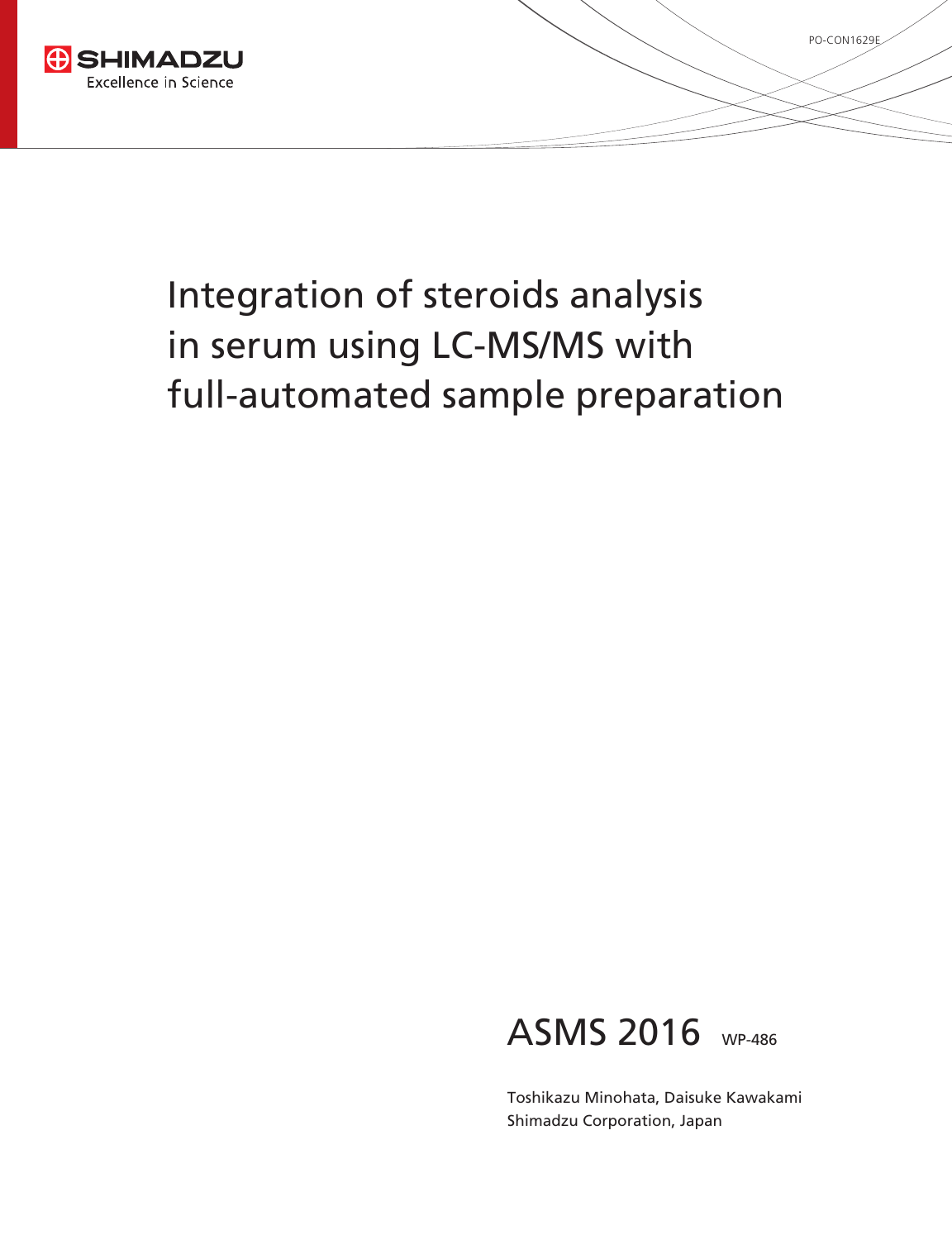# Introduction

Currently sample preparation for the detection of steroids in serum by liquid chromatography-mass spectrometry (LC-MS/MS) involves complex offline extraction methods such as solid phase extraction or liquid/liquid extraction, all of which require additional sample concentration and reconstitution in an appropriate solvent. These sample preparation methods are time-consuming, often taking 1 hour or more per sample, and are more vulnerable to

variability due to errors in manual preparation. Our approach to offering a high sensitivity steroid detection method and timely, automated analysis of multiple samples is to use the automated sample preparation system coupled to the detection capabilities of a high-sensitivity triple stage quadrupole mass spectrometer.

### Materials and Methods

10 steroid hormones (cortisol, aldosterone, 11-deoxycortisol, corticosterone, 17-OHP, androstenedione, DHEA, DHEAS, progesterone and testosterone) in serum were verified using CHS™ MSMS Steroids Kit (PerkinElmer, USA).

Serum sample was loaded directly into the automated sample preparation system (CLAM-2000 Shimadzu, Japan). The CLAM-2000 was programmed to perform

protein precipitation using acetonitrile followed by filtration and sample collection. The sample is then transported using an arm from the CLAM-2000 to the HPLC without human intervention for LC-MS/MS analysis. The treated samples were trapped using a MAYI-ODS column and then separated by Core-Shell Biphenyl HPLC column at 40  $^{\circ}$ C with a binary gradient system at a flow rate of 0.3 ml/min in 12 min.



Fig.1 CLAM-2000 and LCS-8060 System

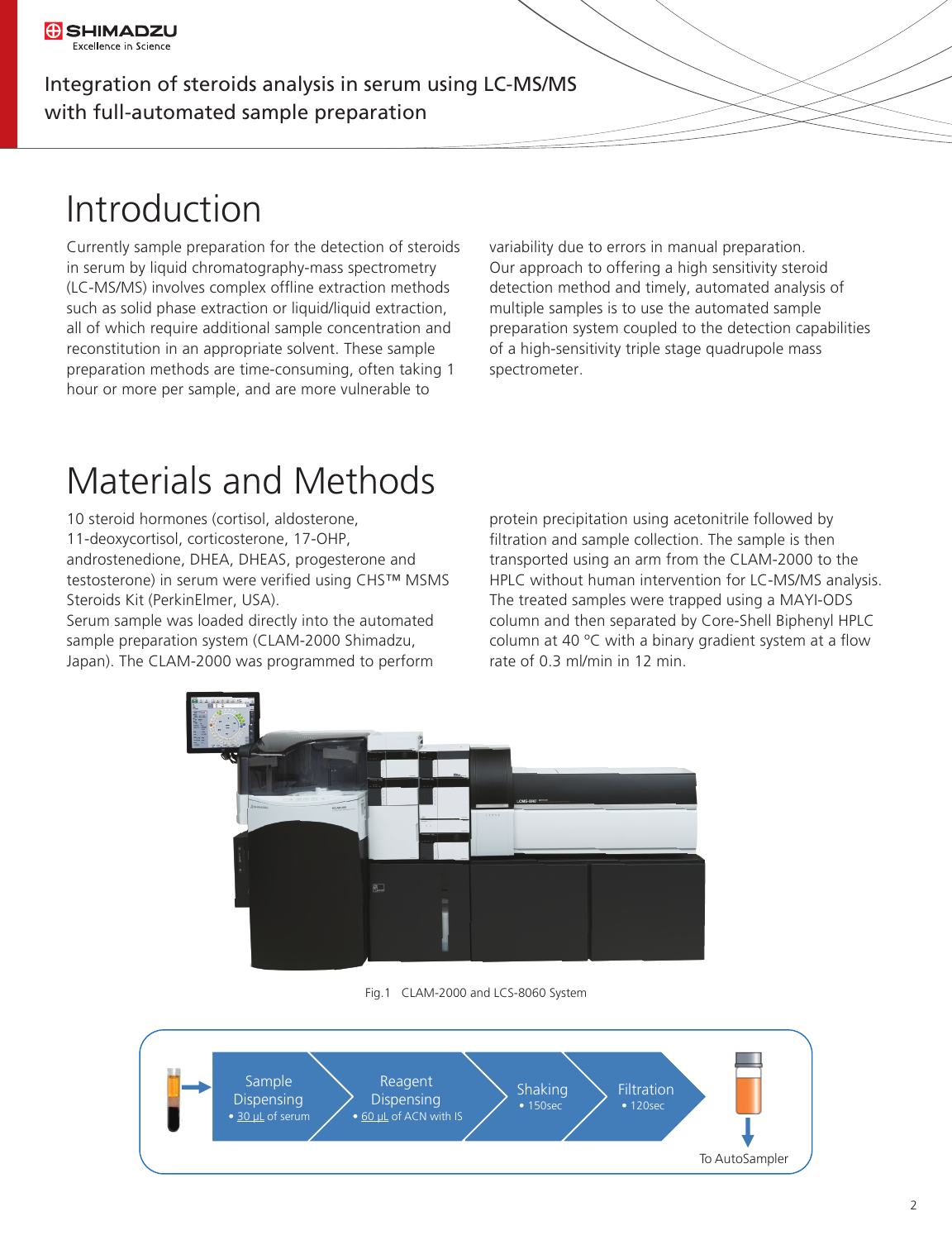

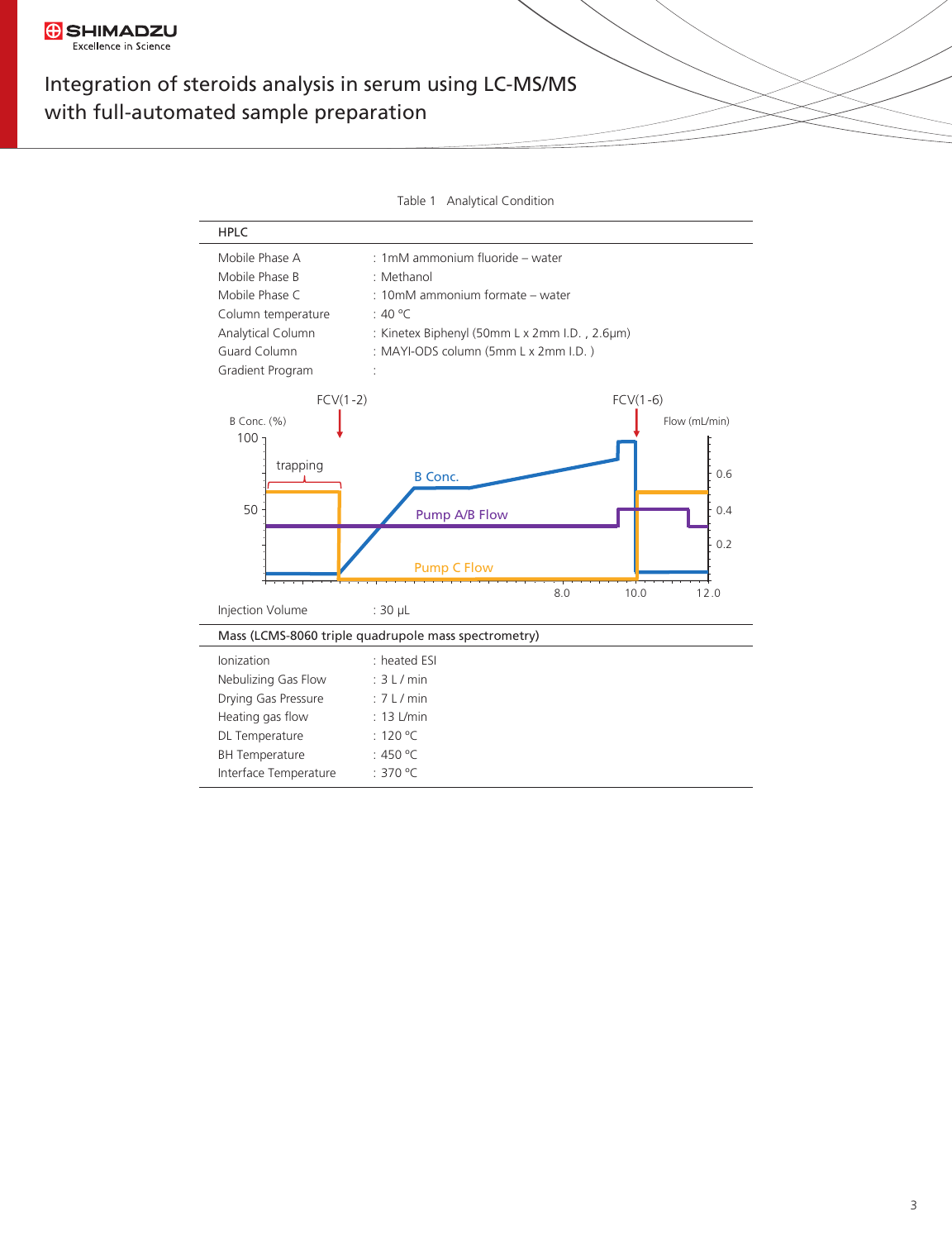



### Results

We evaluated this system using calibrator and control serum spiked with 10 steroids contained in the kit and carried out concurrent analysis over a range of concentrations for each steroid: cortisol (1.51-320 ng/mL), aldosterone (0.03-1.14 ng/mL), 11-deoxycortisol (0.08-18 ng/mL), corticosterone (0.29-62 ng/mL), 17-OHP (0.12-26 ng/mL), androstenedione (0.08-18 ng/mL), DHEA (0.31-65 ng/mL), DHEAS (12.9-2750 ng/mL), progesterone (0.12-26.5 ng/mL) and testosterone

(0.03-7.2 ng/mL). The calibration curves that were generated had linear regression values of r2 >0.997 for each curve. The reproducibility (N=3) at seven concentrations, including LLOQ of each compounds was excellent (CV<10%).

We found that the sample preparation time was reduced from 60 minutes to 6 minutes by the automated system. Thus sample preparation and LC/MS/MS analysis can be performed in parallel to accelerate throughput.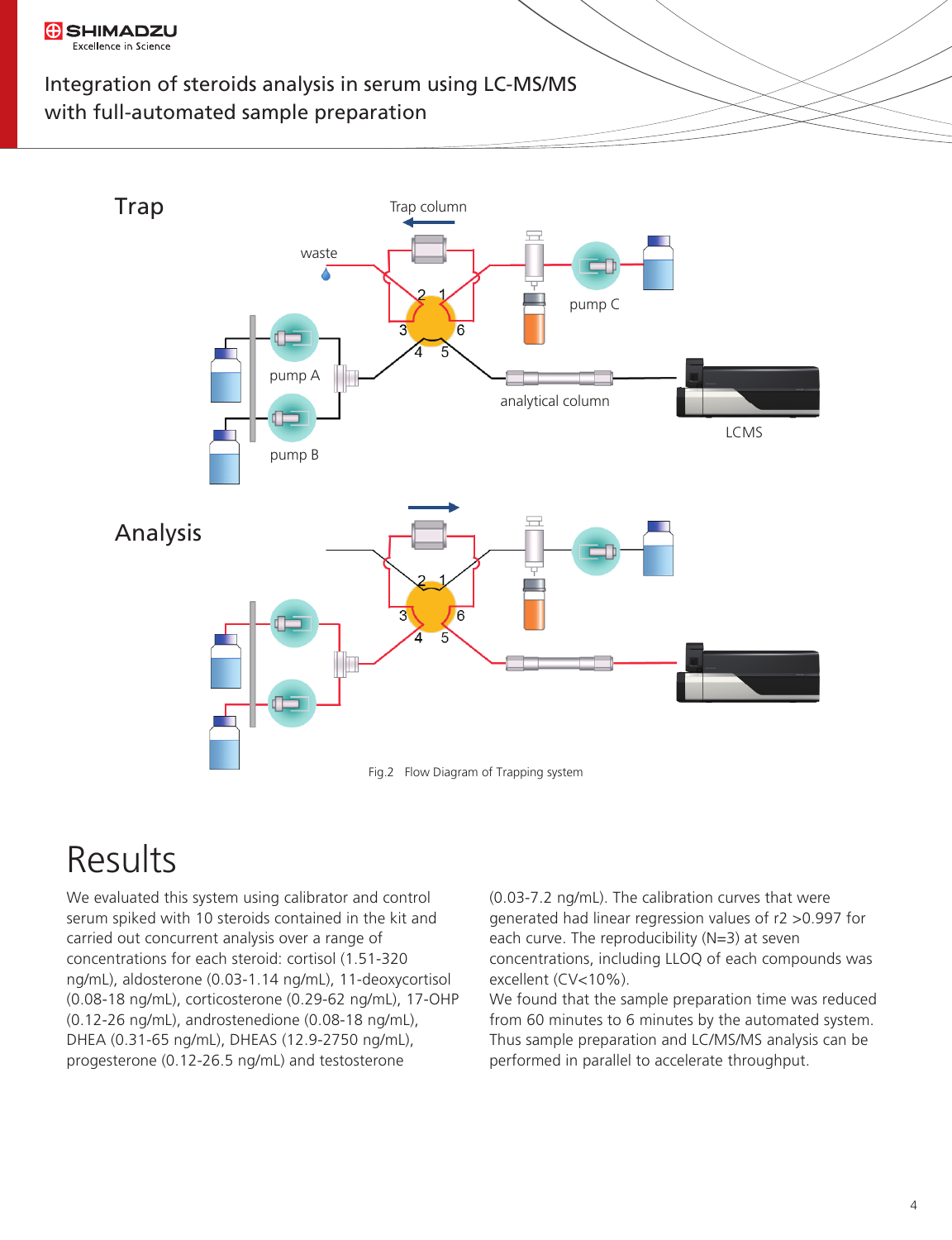



Fig.3 Calibration Curves (L1-L7) and MRM Chromatograms (L1) of 10 Steroids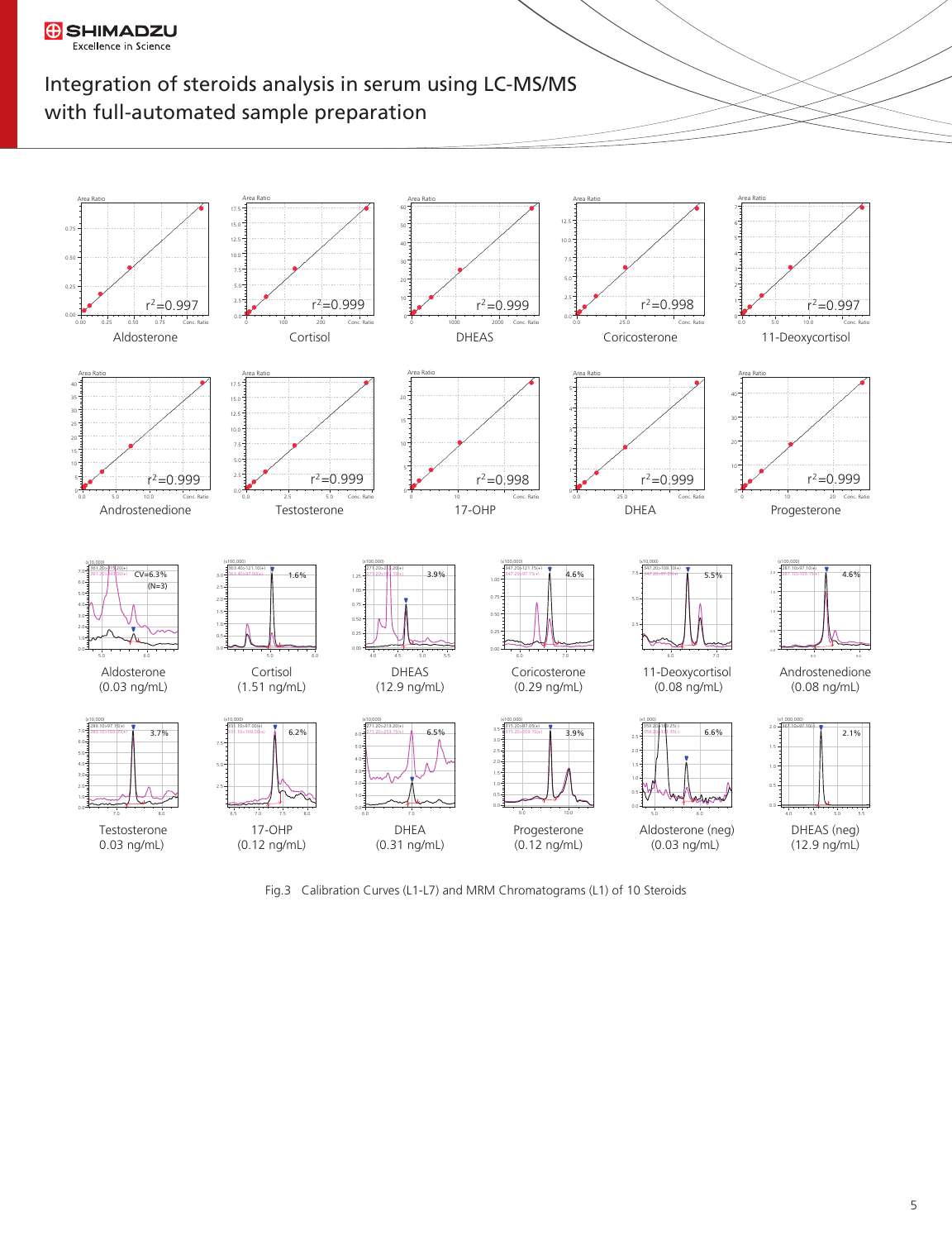

• Traditional sample preparation (protein precipitation)



Fig.4 Comparison with a time required for sample preparation



Fig.5 Analytical Flow with Parallel Processing